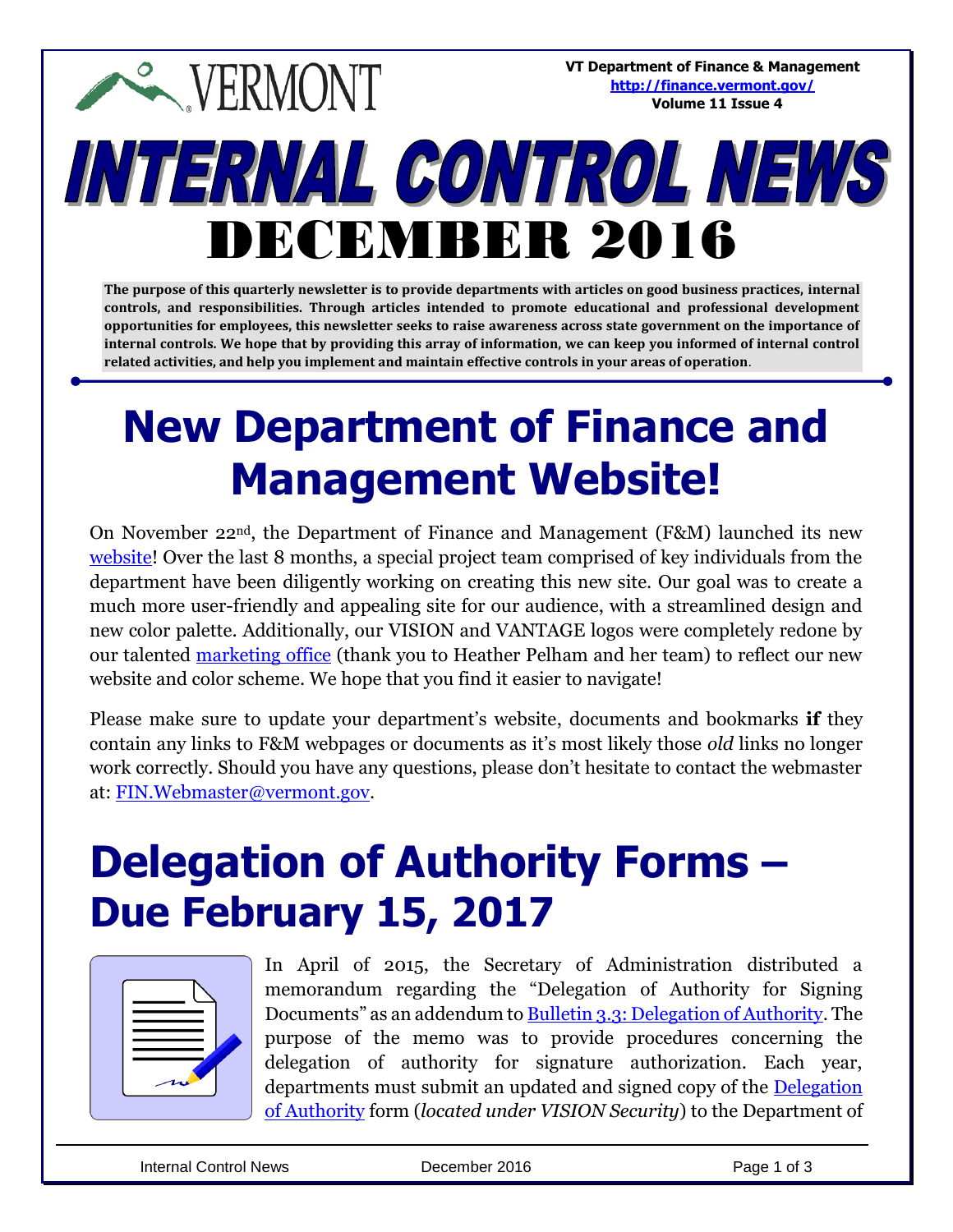Finance and Management between January  $1<sup>st</sup>$  and January  $15<sup>th</sup>$ . However, due to the administration change, the Secretary of Administration is **extending the submission period and deadline for this year to January 1st through February 15th**. This annual update is required from **every department**, even if there has been no change in the Appointing Authority or their designee(s). Throughout the year, departments need to revise and re-submit the form whenever staff changes occur with the Appointing Authority or their designee(s).

Please be on the lookout in the new year for the memo from the Secretary of Administration and subsequently send in your form during the submission period. Should you have any questions, please don't hesitate to contact the VISION Support team at: [VISION.FinHelpdesk@vermont.gov](mailto:VISION.FinHelpdesk@vermont.gov).

## **Project Manager Hired for the**  Upgrade of **VISION**

The Department of Finance and Management is pleased to announce that we recently hired Rob Bromley, a seasoned Project Manager, to oversee our efforts on upgrading VISION from version 8.8 to version 9.2! Rob comes to the State with 20+ years of Project Management experience. Rob's role will be to manage all aspects of the upgrade project (scope, schedule and budget) as well as to ensure that our selected implementation vendor will deliver all requirements per our Request for Proposal (RFP) and contract. Currently, the RFP for an implementation vendor has been posted and bids are due by January 5th. Rob will also play an active role in assisting the department in the review and ultimate selection of the vendor. Please help us in welcoming Rob to the team as we embark on this exciting and muchneeded upgrade initiative!

#### **Employee Expense Reports - Explanation of Late Filing Form**

In recent months, there has been an increase in the number of "[Explanation of Late Filing](http://finance.vermont.gov/forms/vision)" forms (*located under Expense*) being sent to the Department of Finance and Management (F&M) for review and approval. However, there have been some questions about the necessity and distribution of this form, including *when does it need to be sent to F&M*? The business rules for this form are: